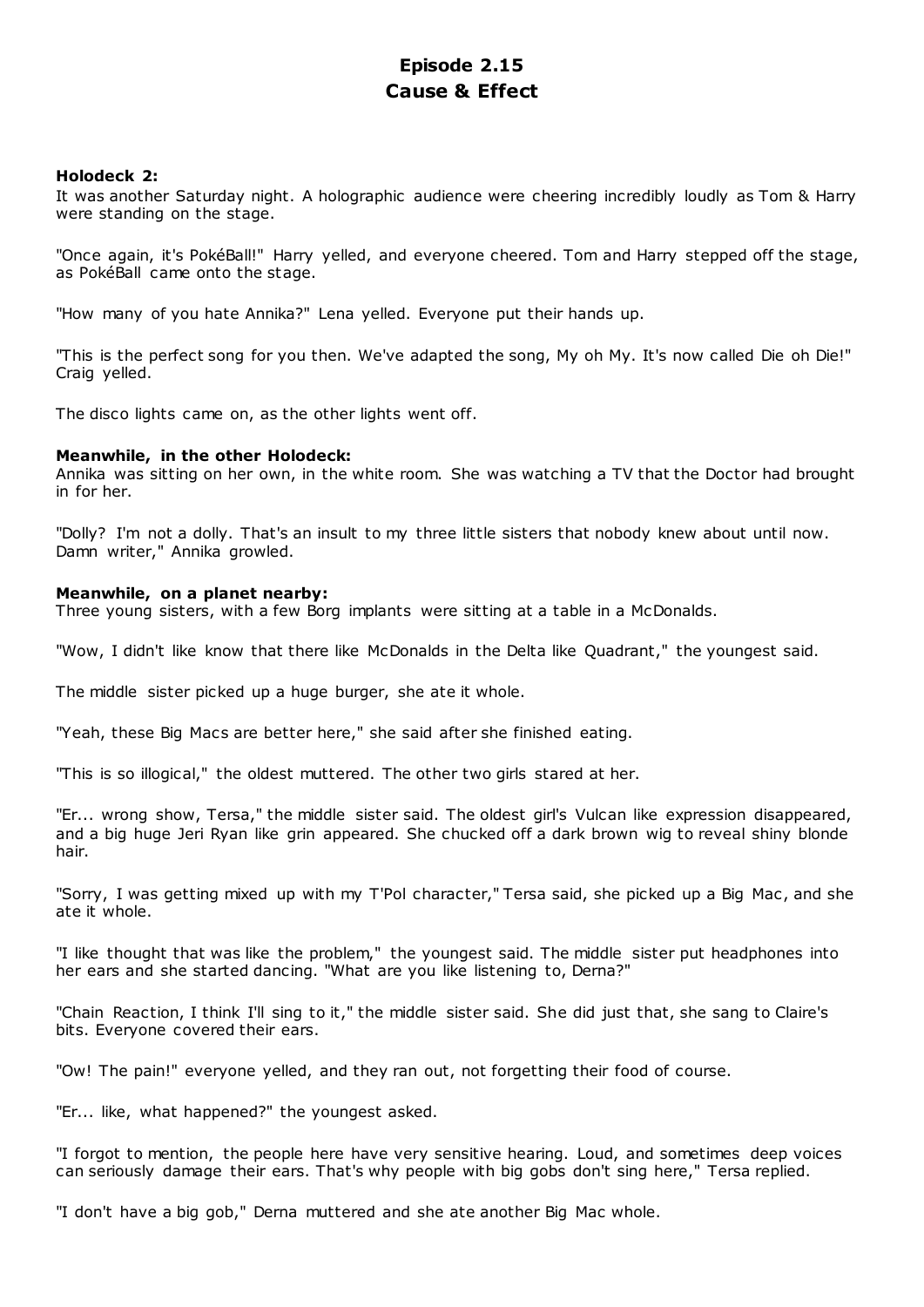"Yeah right, like I'm the only one here, with a like decent sized mouth," the youngest said. Tersa and Derna glared at her.

"You're just jealous, Juna, that you can't eat a Big Mac whole," Tersa said.

"I like don't want to," the youngest said.

"How many times have I told you, quit saying like all the time," Tersa moaned.

"Like sorry," Juna muttered. The other two groaned, and they ate another Big Mac whole.

#### **Back on Voyager, the Mess Hall:**

The setting was normal, people were eating some disgusting concoction that Neelix cooked, plus there were only three main characters in the room.

"According to the Doc, Annika's fit to be released in a few weeks," Lena said.

"That can't be good," James said.

"No, but there's always one good thing in every situation," Lena said.

"What's that?" James asked.

"I can finally have some fun again. Remember the good old days where I used to kill her all the time," Lena replied.

"Oh yeah," James muttered.

"And we can be inspired to write more Annika hate songs, our last one was a bomb. Everyone loved it," Lena said.

"So how's it going with you and Craig?" James asked.

"The usual, don't expect anything new," Lena replied and she started eating more of her 'food'.

"But the Doc told me that you two are, you know, together," James said.

"What! He told you that!" Lena yelled a little too loudly.

"Yeah, he said he saw you two, er, kissing," James said.

"What!!" Lena yelled, and she stood up.

"Er... is it true, or not?" James asked quietly.

Lena looked around, and she walked over to James. She leaned on the table, and got closer to him.

"Listen, it's true but it's not what you think," she said quietly.

"Then what is it?" James asked.

"My mum told me to get a boyfriend, so I did. I told Craig that I had a crush on him, even though I don't. I thought if I went out with Craig, it would really annoy my mother," Lena replied.

"It would annoy any mother. Er... can you back off a little," James muttered.

"Why?" Lena asked.

"People are looking at us," James replied. Lena looked around slightly. She cringed slightly.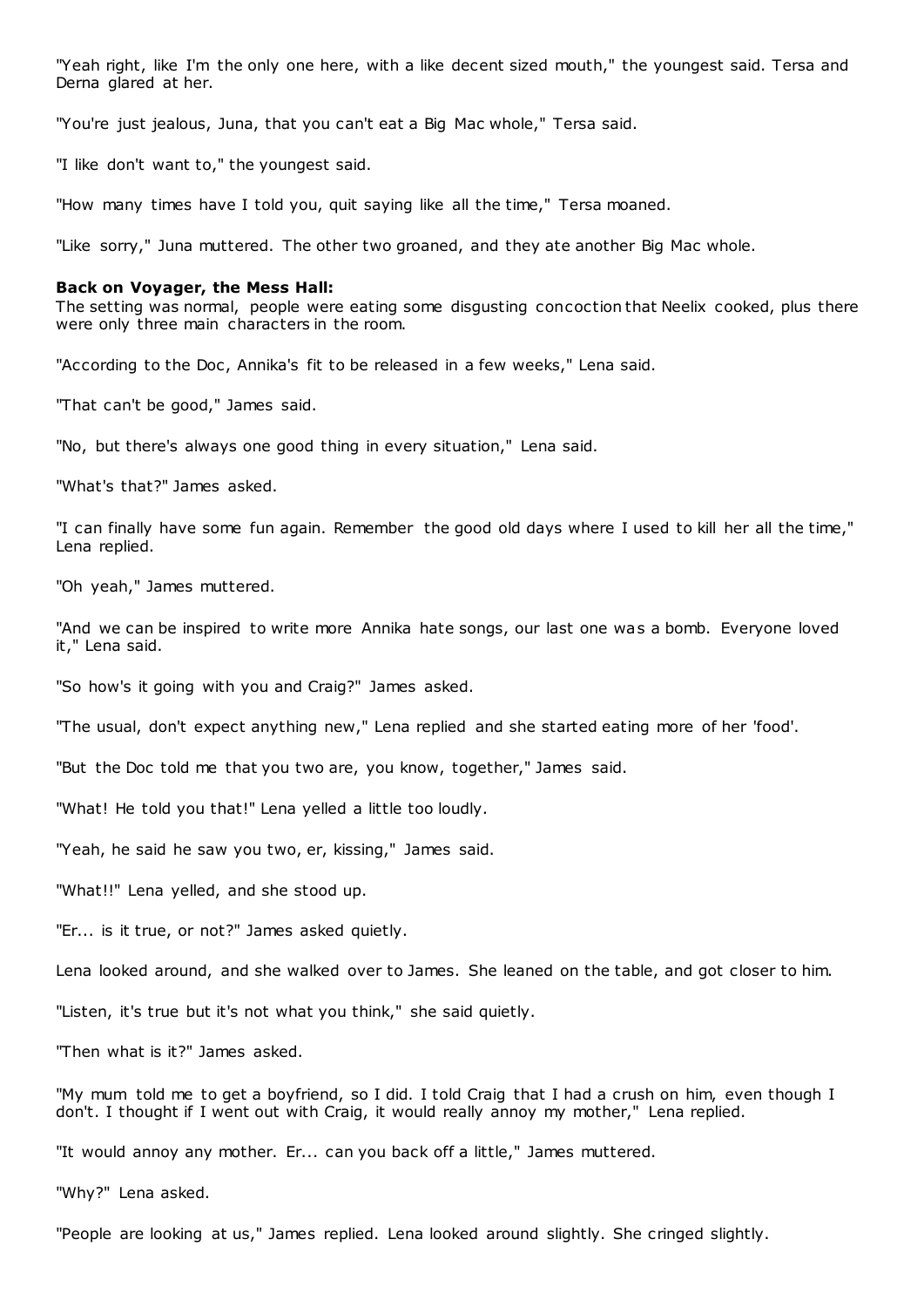"You lot are a load of perverts!" she yelled as she stood back up.

"Can I ask you something though?" James asked.

"Depends," Lena replied.

"I thought you were friends with him. What kind of a friend would use him like that?" James asked.

"Listen you! He tried to trick me into going out with him, remember! And you're telling me that I'm wrong for doing this!" Lena yelled and she stormed out.

Everyone watched her leave, and then they stared at James.

"Haven't you got anything better to do?" he asked. Everyone shook their heads. James rolled his eyes, and he walked out leaving the unknown crewmembers to stare at the wall instead.

#### **Ready Room:**

Kathryn and Chakotay were sitting on the sofa near the window. Kathryn had a cup of coffee in her hands, and Chakotay had a cup of tea.

"Ever since your little talk with Lena, she's been acting a little differently," Chakotay said.

"There's nothing wrong with her Chakotay," Kathryn said.

"According to some nameless ensigns in the Mess Hall, she was yelling, almost screaming, at James," Chakotay said.

"So? He was probably just acting like an idiot as he usually does. I'd yell at him too," Kathryn said.

"The Doctor told me that she has a boyfriend," Chakotay said. Kathryn stared at him funny.

"You're right, she is acting strangely. Does the Doctor know who?" Kathryn asked.

"Yes, but he didn't tell me," Chakotay replied.

"First she dyes her hair purple, and make it look a mess, then she gets a boyfriend. What's next?" Kathryn said.

"If she was a twenty first century teenager, she'd probably start smoking and taking drugs, or maybe even getting something pierced and or getting a tattoo," Chakotay said.

"Somehow, I doubt all twenty century teenagers did that," Kathryn muttered.

"The rebels did, Lena's turning into one in my opinion," Chakotay said.

"What gives you that opinion?" Kathryn asked.

"You haven't heard? She's been behaving badly in the Doctor's classes, sometimes she turns up late. I wasn't going to tell you this but she's been mouthing off at me a couple of times. She's getting one hell of a temper. Kathryn, this all started after the Q incident two months ago," Chakotay replied.

"I've heard worse," Kathryn muttered.

"I'm only looking out for her well being. I think we should get involved more," Chakotay said.

"She's seventeen, it's a little late now," Kathryn said.

"It's never too late," Chakotay said.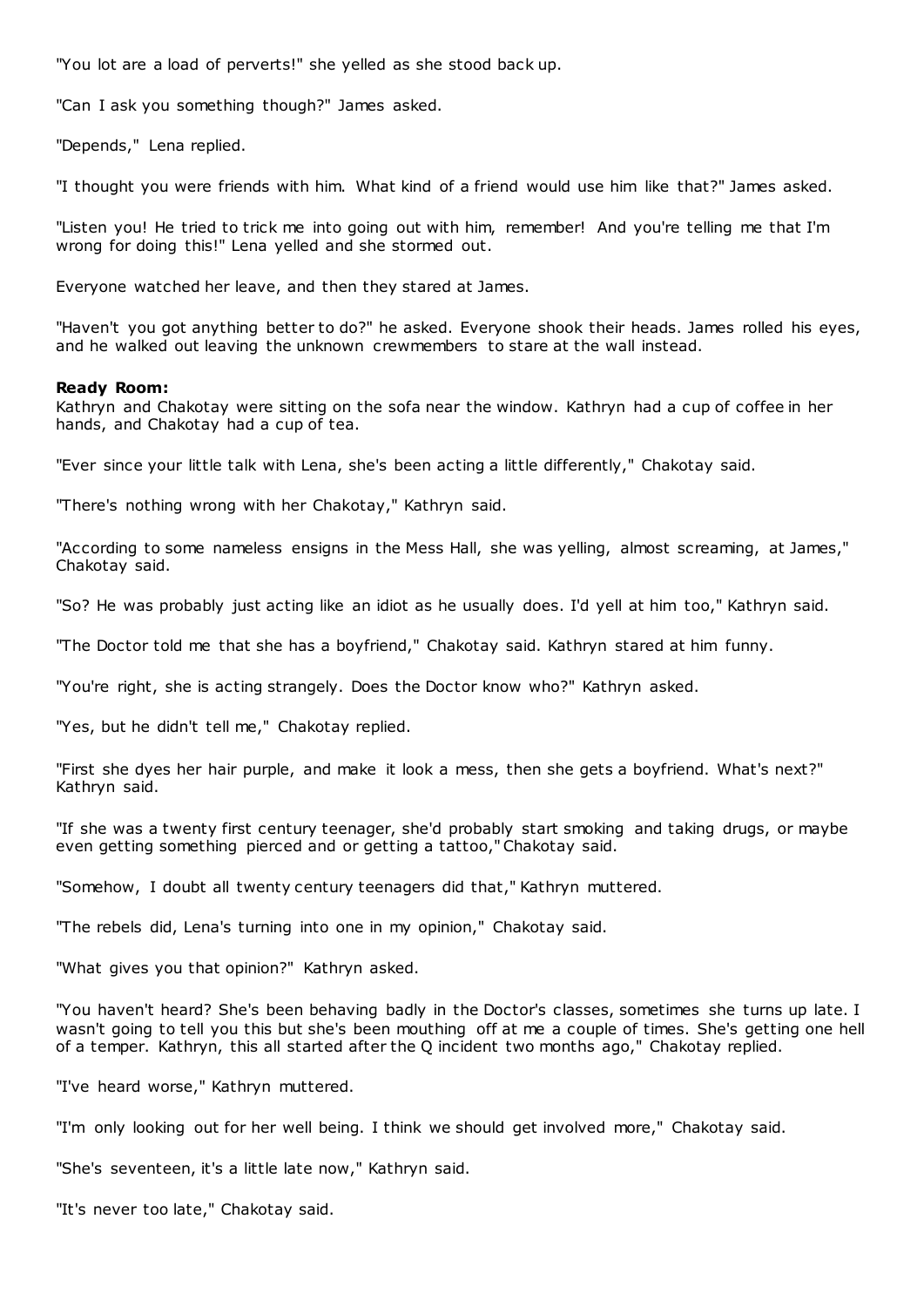## **The Dellia Z5:**

"Lilly, the computer's beeping," Emma said.

Lilly rolled her eyes and she headed over to Emma's station.

"We're being hailed by a ship coming towards us," Lilly said. She typed in a few commands.

"I knew that," Emma said.

Lilly ignored her as she headed over to the centre of the Bridge. The viewscreen came on, showing an alien man in his thirties, and an alien woman in her twenties.

"I'm Captain Lilly Johnstone of the Dellia Fleet," Lilly said.

"And I'm Emma!" Emma blurted out.

"Don't mind her, she's just a little hyper," Lilly said.

"I'm perfectly fine, I'm an angel," Emma said. The entire Bridge crew tried not to laugh.

"One ship in your fleet is nothing like the other two. Explain," the man said.

"Er... that ship's not part of our fleet," Lilly muttered.

"I would like to speak to that ship's Captain," the man said.

"Erm, ok them," Lilly said. The viewscreen went off.

"Geez, he's a big jerk," Emma said.

"I feel rather insulted, he'd rather talk to Janeway than me," Lilly muttered.

"I feel insulted too, why did everyone laugh when I said I was an angel?" Emma asked. Lilly rolled her eyes in response.

#### **The Bridge:**

"Greetings, I am Adid, and this is my assistant, Leve," the man said.

"Captain Janeway, of the Starship Voyager," Kathryn said.

"May I ask Captain, why is a child in charge of the other two ships?" Adid asked.

"She's no child, and she is perfectly capable of Captaining that ship," Kathryn replied.

"Very well then. Lets get down to business. I am here because we're looking for the people who attacked one of the planets in our sector," Adid said.

"Which planet is it?" Kathryn asked.

"The fourth planet around the star that's a lightyear away," Adid replied.

Kathryn looked questioningly at Tom.

"We haven't come across a star system in weeks. The only star syst em a lightyear away from us, is in the direction we're going," Tom said.

"We haven't seen any ships besides yours recently, Adid. So we cannot help you," Kathryn said.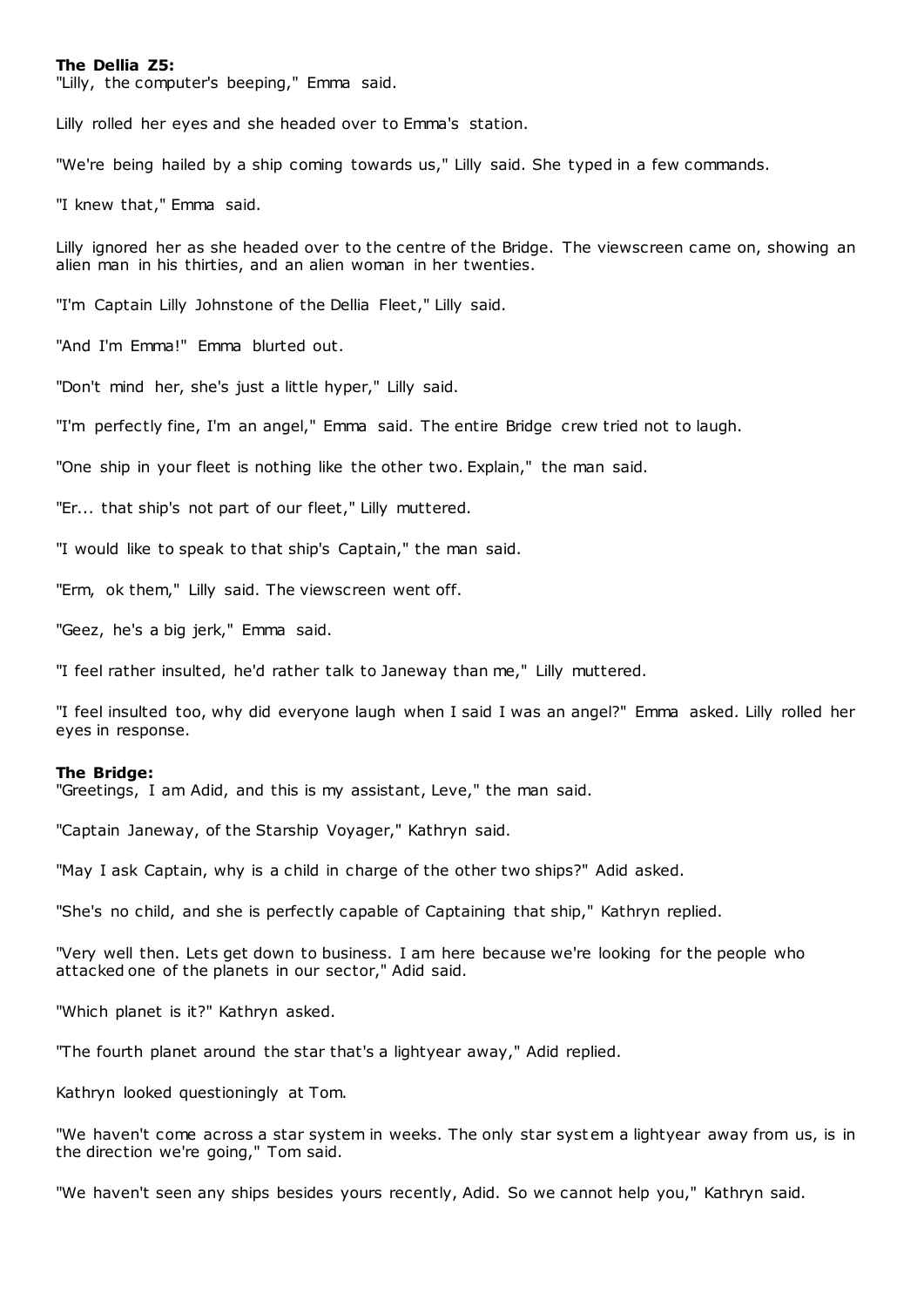"Contact us if you hear anything about this attack. I strongly advice that you stay away from the planet," Adid said. The viewscreen went off.

"Well you know the drill, Tom, Tuvok," Kathryn said and she headed straight towards her chair.

"Yes ma'am, setting a course for the planet," Tom said.

"Sending a message to the Dellia," Tuvok said.

"Sometimes I wonder why we're always shocked when something happens in these episodes," Harry muttered.

#### **Ten minutes later:**

Voyager and the Dellia Fleet arrived in orbit of a planet. Huge storm clouds where all over the planet's atmosphere.

"Captain, according to the sensors, a colony is on the northern continent, but it's been destroyed," Tuvok said.

"By who?" Kathryn asked.

"The weapons signature is unfamiliar," Tuvok replied.

"Captain, I'm detecting three human lifesigns on the planet," Harry said.

"Human? How's that possible?" Kathryn asked.

"Maybe they're Borg," Tom replied.

"That's a possibility. Janeway to Transporter Room 2, beam the survivors aboard," Kathryn said.

In: "Yes ma'am."

## **Transporter Room 2:**

Tuvok, and his usual security team arrived. The three sisters dematerialised on the platform.

"Hey like, thanks for rescuing us, like," Juna said.

"God, that girl's got problems," James muttered.

"Ensign," Tuvok said sternly.

"You've got to excuse my younger sister, she had a few posh Borg friends in the Resistance," Tersa said.

"How did you get on this planet?" Tuvok asked.

"Our Borg Sphere crashed outside the colony. We've been here for two weeks," Tersa replied.

"Yeah like, it's been like so terrifying here, isn't that right, Derna," Juna said as she looked over at Derna. She rolled her eyes. Derna looked brainwashed. She headed over to James.

"Hi there, I'm Derna, and I want to be your girlfriend," she said. Tersa walked over to her, she took a hold of Derna's ear and she pulled her away.

"Not today Juliet," Tersa muttered. Juna looked nervous as she watched her two sisters.

"That's all I need, another Tani," James muttered.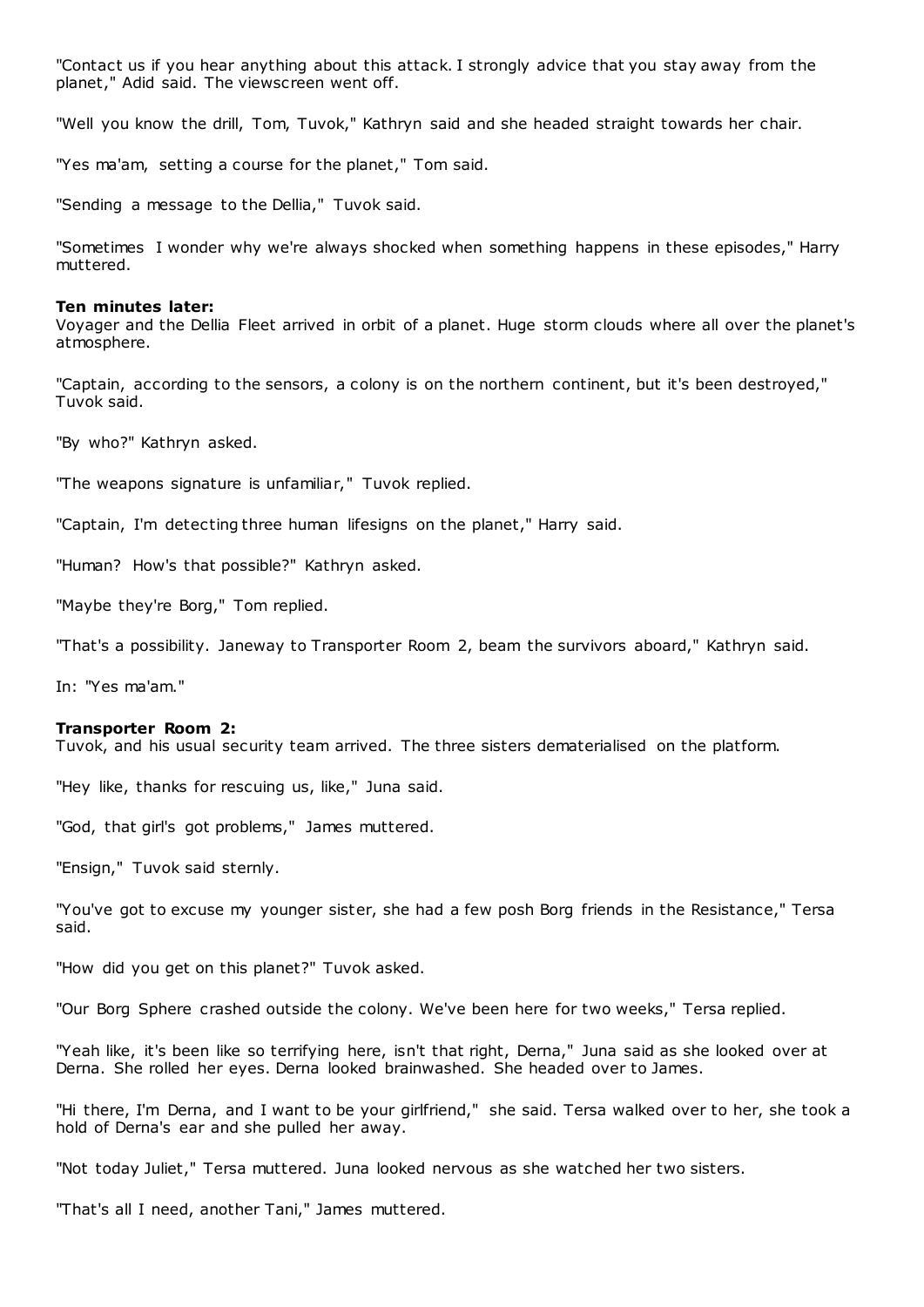"We'll show you to your quarters," Tuvok said.

# **The Conference Room, thirty minutes later:**

Everyone was sitting at the table, including the three newcomers.

"I wonder why anybody would want to attack a small colony," Tom muttered.

"What I'd like to know is how did these three survive when nobody else did," Kathryn said.

"We were like at our crash site, we were like looking for something," Juna said. She looked at her two sisters, and she groaned. Derna was staring at James, and Tersa was staring at Craig!

"What's up with her?" Craig asked.

"She's like in love," Juna replied.

"Oh great those two are the female versions of Brock from Pokémon," Tom said.

Right on cue Tersa rushed over to Craig. "Hiya, I'm Tersa. Please tell me your name so I can place it on my heart."

"Er... my name's Craig, Tersa," Craig said.

"Did you hear that sisters? His last name is the same as my first name," Tersa said as she daydreamed.

"Yeah, what a coincidence," Derna muttered as she walked over to Tersa. She took a hold of her ear and she pulled her away.

"That's strange, it's usually the other way round," Tom said.

Harry and Tani walked into the room.

"Captain, we've detected a Borg Ship belonging to the Resistance, just in case our guests want to go back," Harry said.

Kathryn turned to the three sisters. "If you don't want to go back to the Resistance, you can stay aboard Voyager," Kathryn said.

"Ohno," James and Craig muttered.

"Well we'd like love to stay, but if we don't inform the Resistance like about what happened, like they might reach the wrong like conclusion," Juna said.

"Tom, set a course for that ship. For now, I think you should get your first check up in Sickbay, and start settling in," Kathryn said.

#### **Sickbay:**

Kathryn walked in, and she walked up to the Doctor. Derna, Juna and Tersa were standing just nearby.

"You're not going to believe this, Captain, but these three women are sisters of Annika's," the Doctor said.

"What! I thought Annika was an only child," Kathryn said.

"Captain, she never said she was. We just thought she was. Her sisters were on the Raven, they were just not mentioned," the Doctor said.

"But wasn't Annika about six years old when she was assimilated?" Kathryn asked.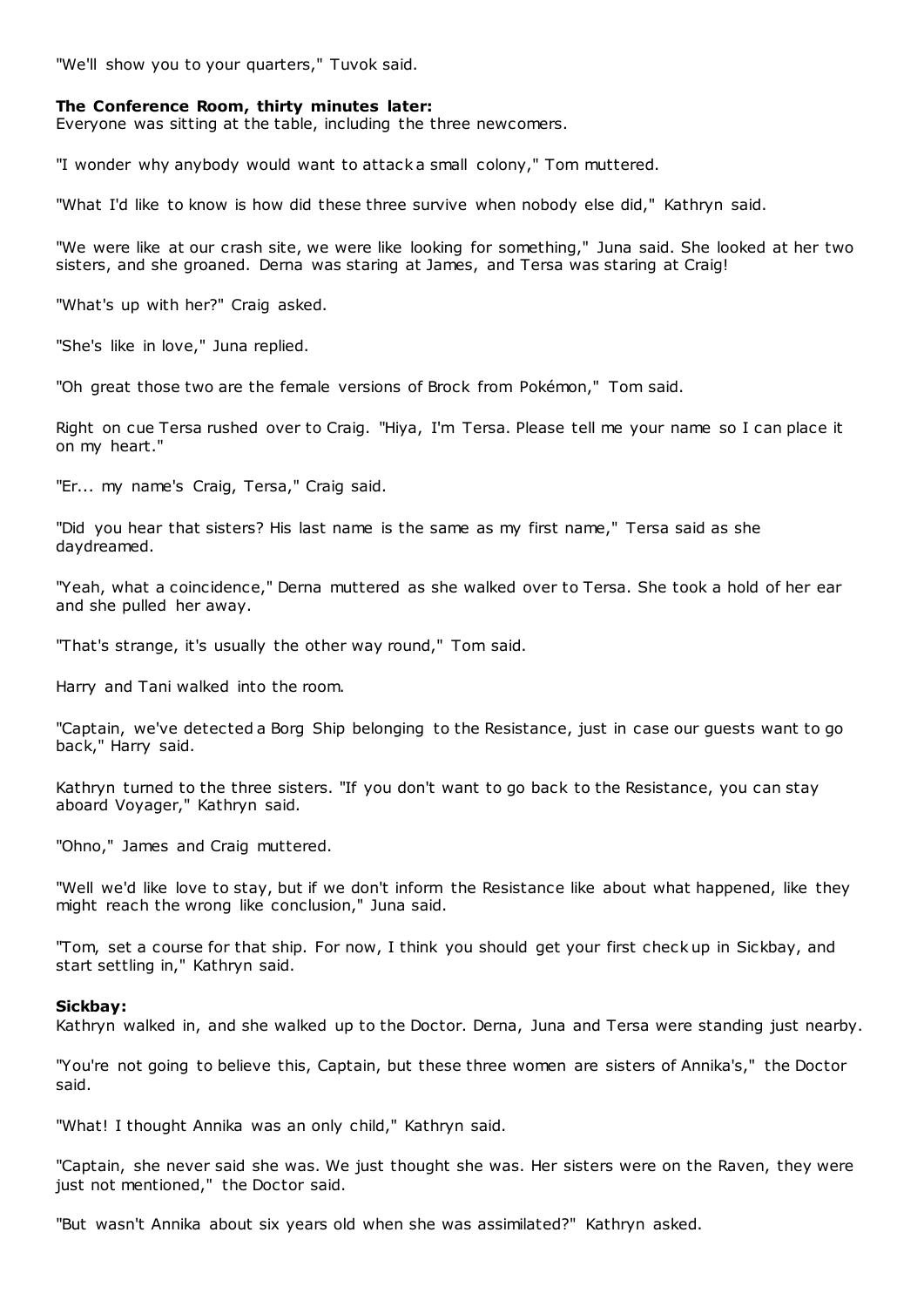"So? Mum had just gotten pregnant with Juna when we were all assimilated. Derna was only a few week old baby, and I was about two years old," Tersa said.

"My point was that she should have known about her sisters, so why didn't she tell us about them?" Kathryn asked.

"In original Voyager, Annika wasn't suppose to have any sisters, this was just decided by the writer," the Doctor replied.

"I see, that makes sense," Kathryn said.

"I know, why don't I take you to see your sister," the Doctor said.

"I don't like the sound of this," Kathryn muttered.

## **Holodeck 1:**

Annika was in the white room, sitting on the ground. The Doctor, Derna, Juna and Tersa came in.

"Attractive women, they'll steal my show, kill them," Annika said, as she backed up against the wall.

"Er... what happened to her?" Tersa asked.

"In the beginning there were only there main female characters, Annika was the most attractive one, in the producers point of view so she became the main star. Then Fifth Voyager started, and more female main characters joined. Annika obviously thought that they were going to take her part, since most of the female actors were heard of, and loved too. So she attacked most of them," the Doctor replied.

"How like long has she been here?" Juna asked.

"Two months, but she's making great progress. Few more weeks is all she needs. Well I'd better leave you to get re-acquainted," the Doctor replied. He walked out.

"Hi Annika, remember me?" Tersa asked. Annika looked up at her.

"Tersa," she said.

"Right, this is Derna," Tersa said as she looked over at Derna. Then she looked at Juna.

"This is Juna, we named her after we were all released from the Collective," Tersa said. Annika stood up.

"What are you doing here?" Annika asked.

"The Resistance released us from the hive. Since then we've proved valuable to them," Derna replied.

"How so?" Annika asked.

"Watch and see," Tersa replied. She pointed her hand towards the door, suddenly it opened and then shut on it's own.

"How did you do that?" Annika asked.

"We're witches," Derna replied.

"Since when?" Annika asked.

"We found out after we were released from the hive. All four of us are the Charmed sisters," Derna replied.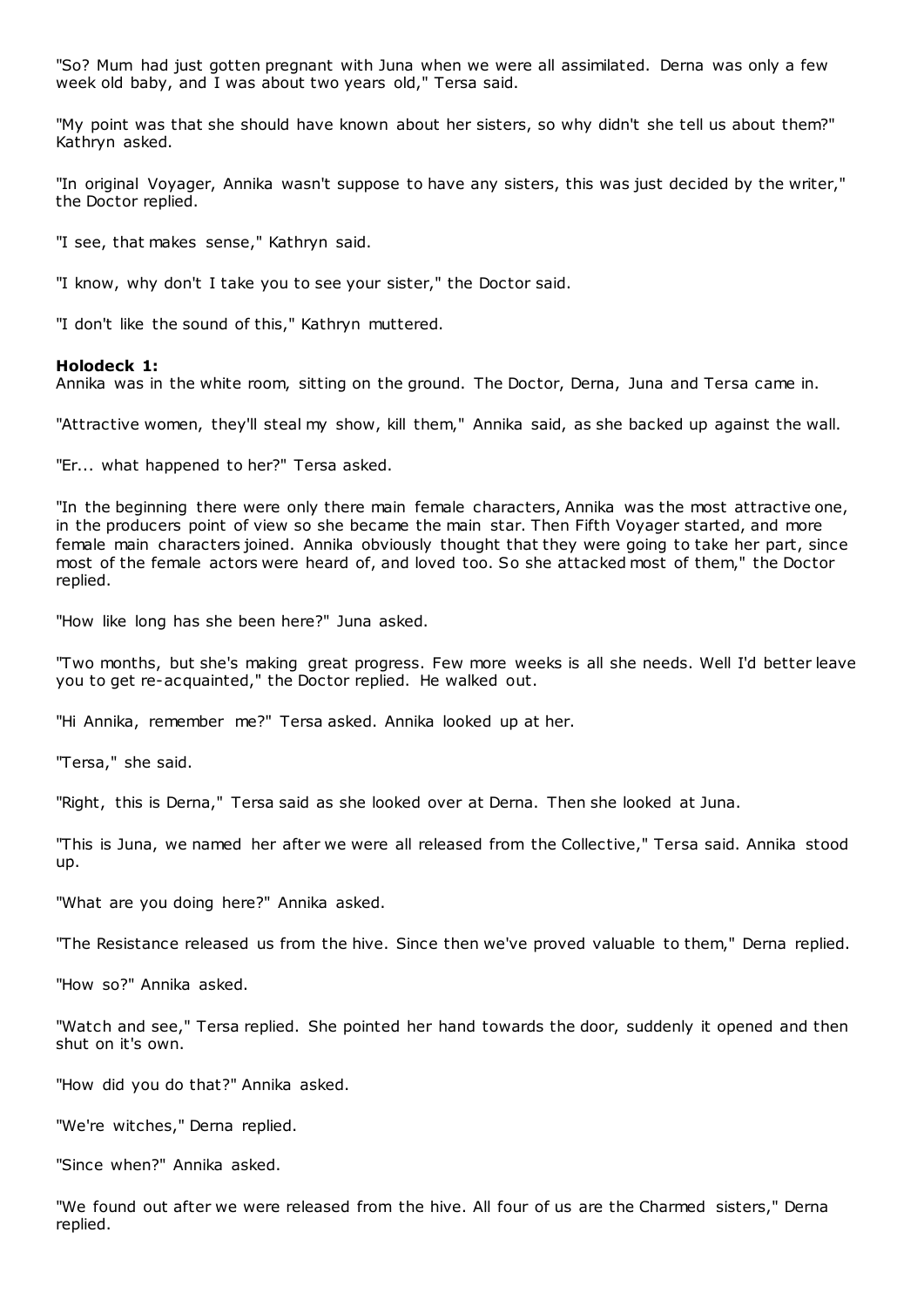"Usually there's only three Charmed sisters," Annika said.

"Yeah well, this is... er the exception, right," Tersa said.

"I like can freeze time, it's so like cool," Juna said.

"I experience hallucinations of the past and present," Derna said.

"And I can move objects with my mind," Tersa said.

"And what can I do?" Annika asked.

"You mean you haven't accidentally used some strange power yet?" Derna asked.

"No," Annika replied.

"Maybe, she was like right about there only like being three Charmed sisters," Juna said.

"Maybe yeah, maybe the oldest doesn't get any powers if there's more than three," Tersa said.

"Damn, I could of used my power to take over the show again," Annika said.

"Er... yeah," Tersa muttered.

"It's that damn Lena, I tell you. She became popular with the writers cos she's Borg and she's got a personality. The writer only originally liked me because I was Borg," Annika said.

"Yeah, I don't like that Lena either. Isn't she the one who's going out with that cute guy?" Derna asked.

"No, if my Fifth Voyager knowledge is correct you mean Jessie. I don't like her either, everyone's heard of her actress, and a lot of people like her. Especially the lads. If this was a real TV show most of them would watch it to see her," Annika replied.

"Like.... riiiigggghhhtt," Juna said.

"How did you know who I meant?" Derna asked.

"Er... change of subject, please?" Annika said.

"Well we'd better check out our new quarters, I haven't slept in a real bed in 29 years," Tersa said.

"I've like never slept in a bed like at all," Juna said.

"Way to rub it in, Juna," Tersa muttered.

The ship shook violently for a few seconds.

#### **The Bridge:**

"Report," Kathryn said as she emerged out of her Ready Room.

"I don't know Captain, sensors are not picking up anything out of the ordinary," Harry replied.

Kathryn slowly sat on her chair, and she looked across at Chakotay.

"So why did the ship shake?" Kathryn asked.

"Maybe it was just a little turbulence," Chakotay replied. Kathryn sighed and she looked towards Tom.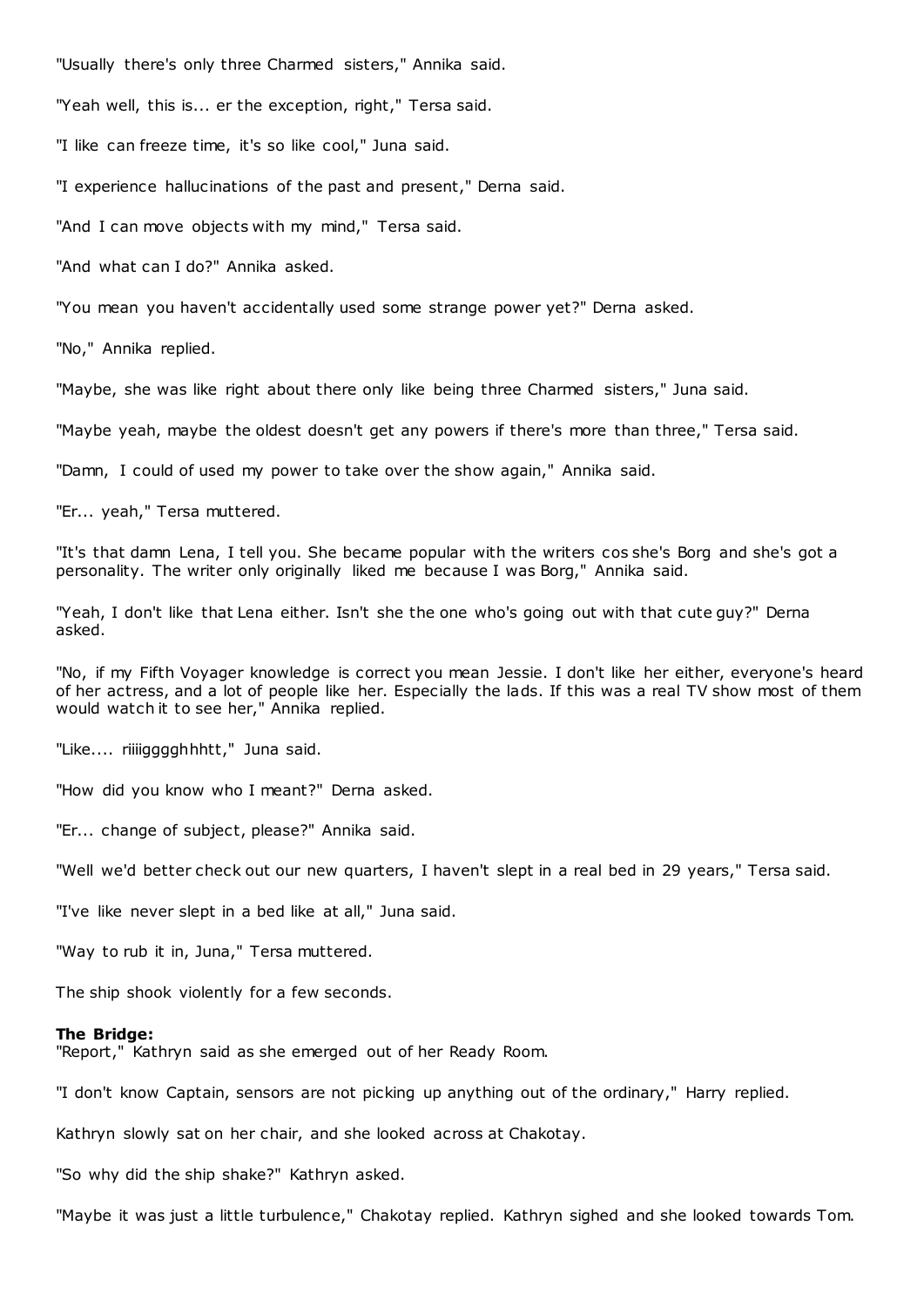"Keep us on course, Tom," she said.

"Yes ma'am," Tom replied.

## **Deck Four:**

Derna was walking down the corridor minding her own business. She heard footsteps coming up behind her. She slowly turned around to see who it was.

"I was wondering when you'd be coming," she said.

"Your worst fear, is you without a voice. Correct?" the man in front of her asked.

"I know your routine, and there's no way you can take away my voice," Derna said.

"We'll soon see about that," the man said in a threatening voice. He waved his hand in front of Derna's face.

She tried to say something but nothing came out. She panicked. The man smiled evilly, he extended his arms in front of him.

"Give me your fear!" he shouted overdramatically.

Derna collapsed onto the ground, and a strange white cloud came out of her and went into the man. Then he disappeared.

## **Four minutes later:**

Naomi, Kiara and Bryan were talking as they were going down the corridor.

"I'd hate to run into all four of them in a dark alley," Naomi said.

"I'd hate to run into all four of them, full stop," Kiara said.

Bryan tripped over something, he briefly lost his balance. He managed to regain balance by leaning on the wall.

"Eew, what happened to her?" Kiara said as she looked at what Bryan had tripped over.

Derna was still lying on the ground, her hair had turned white.

Kiara and Naomi knelt down. Naomi checked Derna's pulse.

"She's dead," Naomi said.

## **Sickbay:**

The Doctor opened his tricorder and he scanned Derna's lifeless body.

Tersa and Juna rushed through the door, and they quickly went over to Derna.

"What happened?" Tersa asked.

"This is impossible. According to these scans she died of a heart attack, but she was perfectly healthy before hand," the Doctor replied. He continued scanning her.

"Maybe it was like those Big Macs," Juna said. Tersa rolled her eyes.

"The what?" the Doctor said questioningly.

"For some reason there was a McDonalds on that planet. It was the only plac e we could go to for food," Tersa said.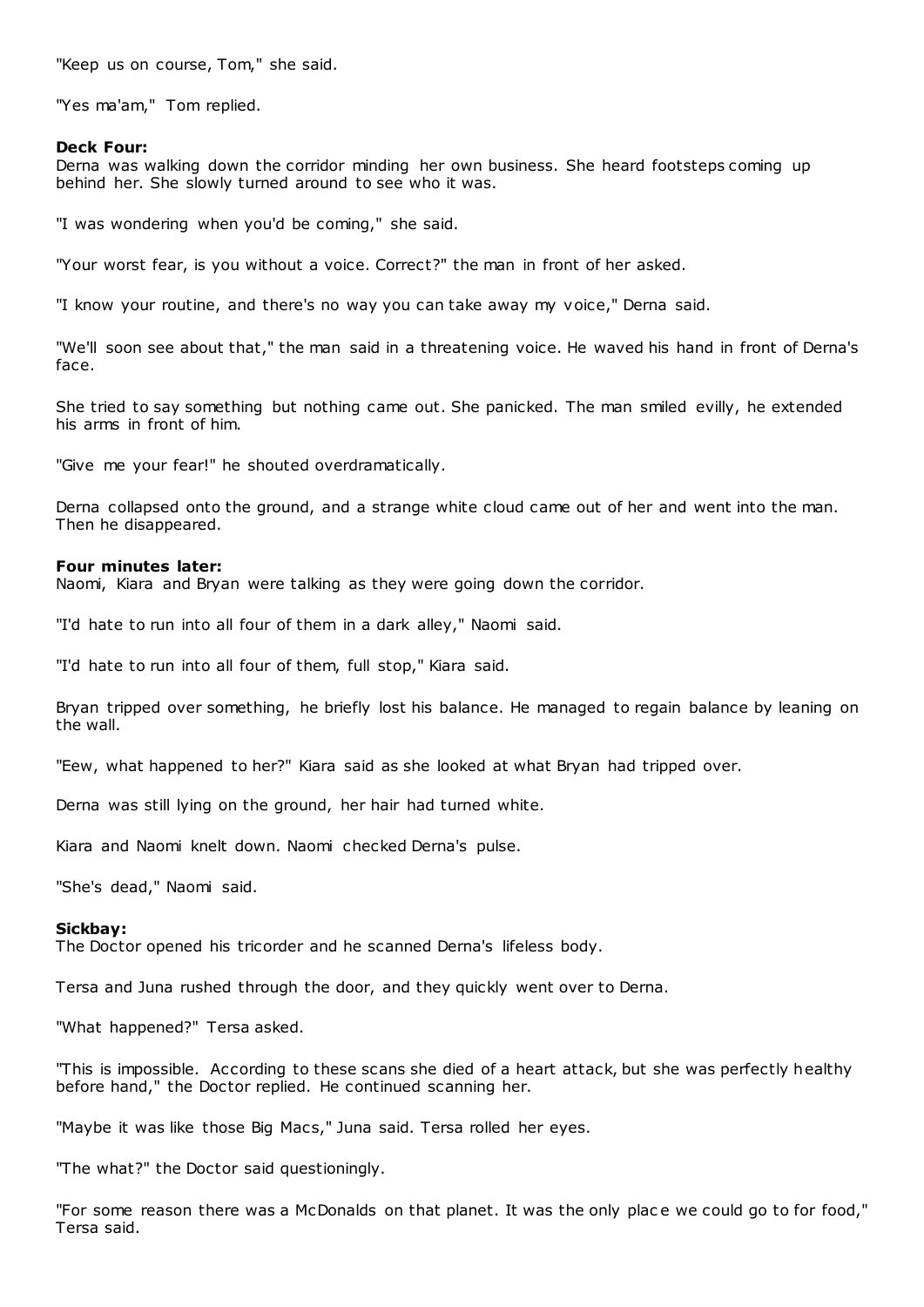"Derna like was obsessed with those like Big Macs," Juna replied.

"What were they?" the Doctor asked.

"Burgers, with cheese, lettuce, you get the idea. She had about 3 every meal for 2 weeks," Tersa replied. The Doctor looked at his tricorder again, and he sighed.

"Those burgers were not the problem," he said.

"Then what was it then?" Tersa asked.

"According to the tricorder, she was scared to death," the Doctor replied.

"I didn't like think heart attacks were like caused by fear," Juna said.

"It happened in The Thaw," the Doctor said.

"Eh?" Tersa muttered.

"I wonder like how she was scared to like death," Juna said.

"We may never find out," Tersa muttered.

# **Deck Two:**

James stepped out of the turbolift. On his own, nobody else around, you get the idea that something's going to happen. Oh well, here we go.

James went into the Mess Hall, he stopped at the doorway. Nobody was in the room, it was dark and quiet. He walked in further, and the door closed behind him. He headed over to the kitchen, even Neelix wasn't there.

The silence was broken by the sound of the doors opening again. James turned to see who or what it was.

"Who the hell are you?" he asked the person who came in. He was none other than Adid.

"Your worst fear is, er, there's too many too choose from. Hmm, the dark, heights, I dunno what that one is. Ghosts, that sounds interesting," Adid muttered.

"Er... what are you talking about?" James asked.

"With you I can have more fun, lets see..." Adid said, he started thinking quietly.

"Aren't you that guy on that ship we came into contact with a few hours ago?" James asked. Adid didn't hear him, he was too busy thinking of evil things to do, most likely. "How come you're on Voyager?"

"You talk too much, human. I think it's time to play," Adid said. He waved his hand towards the ceiling and the lights went out. "All sissy's like you hate the dark, but not enough," Adid said.

"Ok, this is not funny. Turn the lights back on," James said.

"I haven't finished yet," Adid said.

The silence in the room was quickly blocked out by the sound of something scuttling around the ground. A strange ghostly wind blew around the room. Voices were carried across the wind, they were whispering so quietly that they couldn't be heard very easily.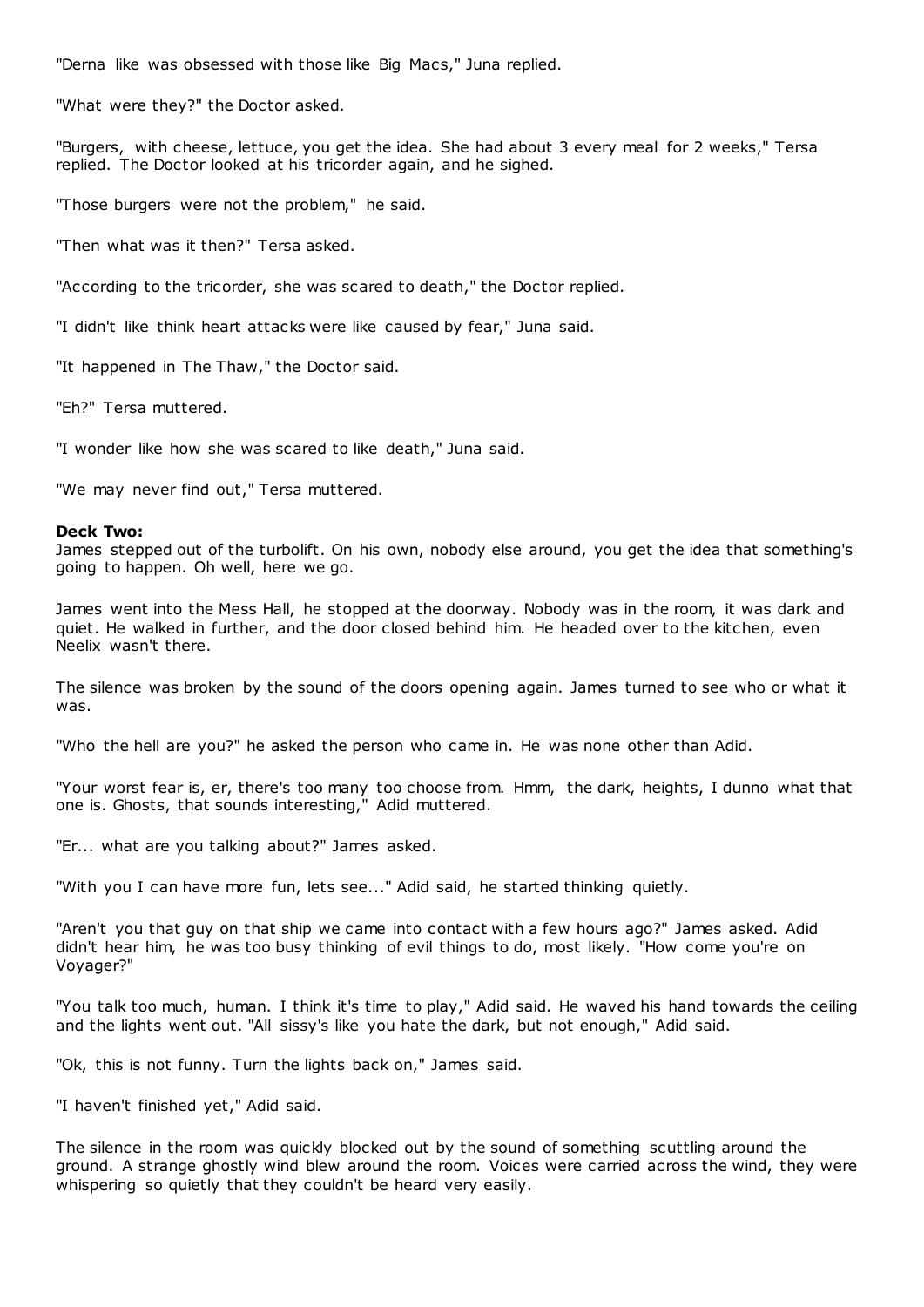# **Meanwhile:**

Jessie came into a busy Mess Hall. Confused? You should be.

A crowd of people had gathered around a certain area of the room, Jessie pushed her way past the most of them.

"What happened?" she asked Neelix.

"He came in acting strangely, then he collapsed," Neelix replied.

Jessie pushed past more people, and she knelt down beside James. Somebody was checking his pulse.

"Oh god, he's dead," the person said. Neelix tapped his commbadge.

"Neelix to Sickbay, medical emergency," he said.

## **Sickbay:**

The Doctor opened his tricorder and he started scanning James. He shook his head.

"Like Derna, he died of a heart attack," the Doctor said.

"Can't you revive him?" Jessie stuttered.

"Derna's hair turned white, and so did his. How come?" Tersa asked.

"I have no idea, but our biggest mystery is why people are getting scared so badly that they die," the Doctor replied.

The ship shook violently.

"Ohno, what now," Tersa muttered.

#### **Engineering:**

"Torres to Janeway. Captain, Adid is here," B'Elanna said.

In: "Adid? How did he get on the ship?"

"I don't know, stand by," B'Elanna replied.

Adid headed over to the warp core. Security arrived. Adid pushed them into the wall, hard. Then he continued towards the warp core. He placed his hands on it. The core glowed an angry red colour. Consoles started exploding, and fire's started.

B'Elanna rushed over to a nearby console.

In: "Bridge to Torres. What's going on? We're reading a core breach!"

"Adid, he's doing something to the core," B'Elanna replied. She worked furiously at the console. "I can't eject the core," she said.

In: "Janeway to all hands, abandon ship. Repeat, abandon ship. Get to the Dellia Fleet as quickly as possible."

"We haven't got time," B'Elanna muttered. She turned to the core. Adid turned to her, he smiled, and he disappeared.

A flash of light engulfed the room, as the core exploded.

The entire Dellia crew watched in horror as Voyager exploded.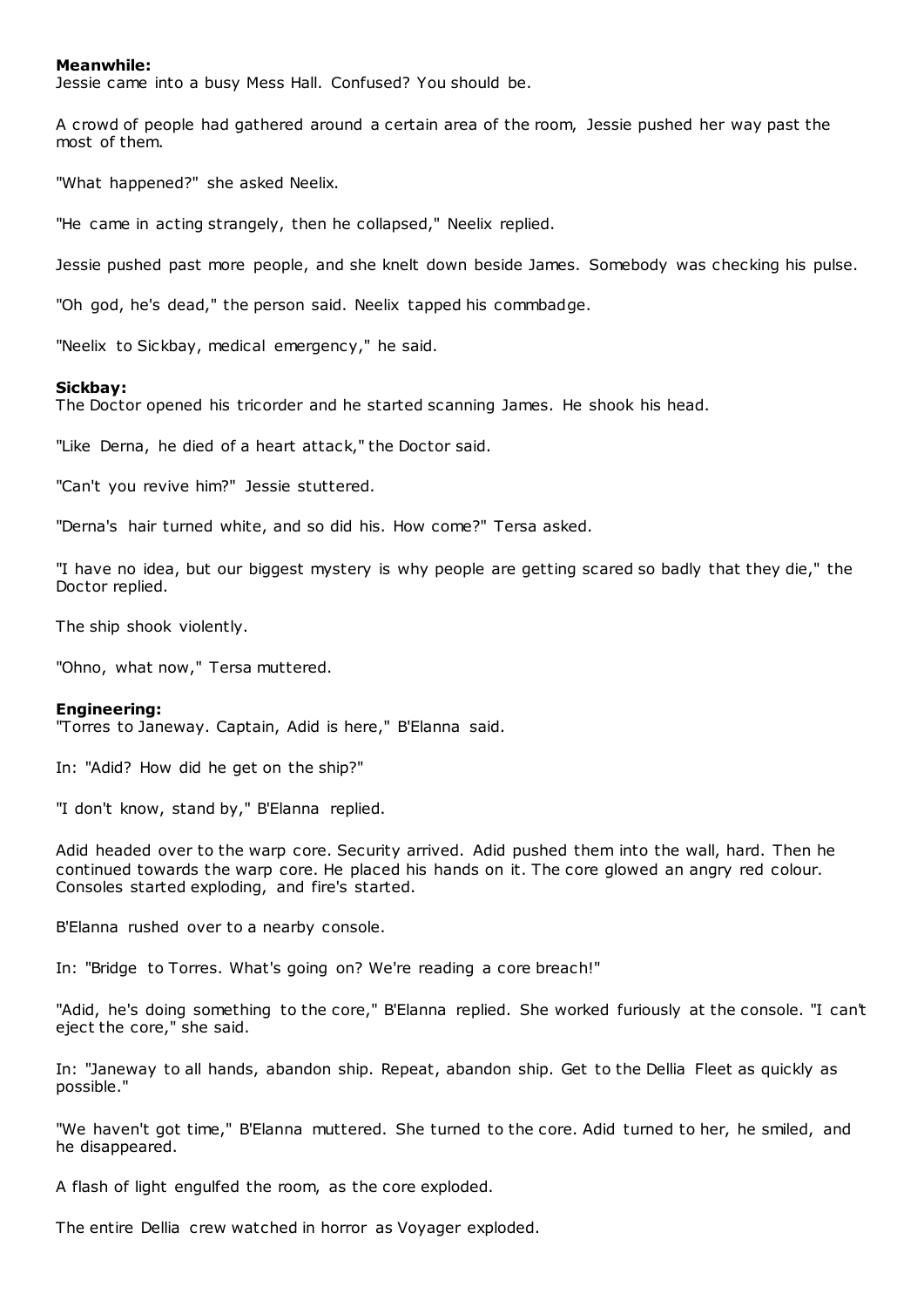## **The Bridge:**

"Report," Kathryn said as she emerged out of her Ready Room.

"I don't know Captain, sensors are not picking up anything out of the ordinary," Harry replied.

Kathryn slowly sat on her chair, and she looked across at Chakotay.

"So why did the ship shake?" Kathryn asked.

"Maybe it was just a little turbulence," Chakotay replied. Kathryn sighed and she looked towards Tom.

"Keep us on course, Tom," she said.

"Yes ma'am," Tom replied.

#### **The Hansen's Quarters:**

"Will somebody mind explaining to me what just happened?" Tersa asked.

"It's simple. When I left these quarters originally, I had an hallucination. Adid boarded the ship, and he was using his powers to destroy Voyager. I used my powers to create a timeloop, just in case we failed to stop him the first time," Derna replied.

"Oh, like that makes a lot of like sense," Juna said.

"No it doesn't, how did you cause a timeloop?" Tersa asked.

"With a lot of technobabble, and my abilities to see into the past and future," Derna replied.

"And why didn't you tell us?" Tersa asked.

"I didn't get a chance, Adid attacked me," Derna replied.

"Hmm, he seems to be able to extract powers from witches. That must've been how he was able to overload the warp core," Tersa said.

"So er, like why did he attack like that James guy?" Juna asked.

"I have no idea, he's not a witch," Tersa replied, she rolled her eyes. Derna was daydreaming again. She stopped for a second.

"It is the right guy we're talking about, right?" she asked.

"If I say no will you stop daydreaming?" Tersa replied.

"What should we like do to stop this guy?" Juna asked.

"I don't know, but I'm not leaving this room," Derna replied.

"Why don't we like tell the crew, they like maybe able to help us get like rid of him," Juna said.

"In their point of view, the last timeloop didn't happen. They won't believe us," Tersa said.

"So what should we do?" Derna asked.

"I'll just see what happens if I leave this room, instead of Derna. I don't have any fears, so he can't kill me," Tersa replied and she walked out.

"She has a like death wish," Juna muttered.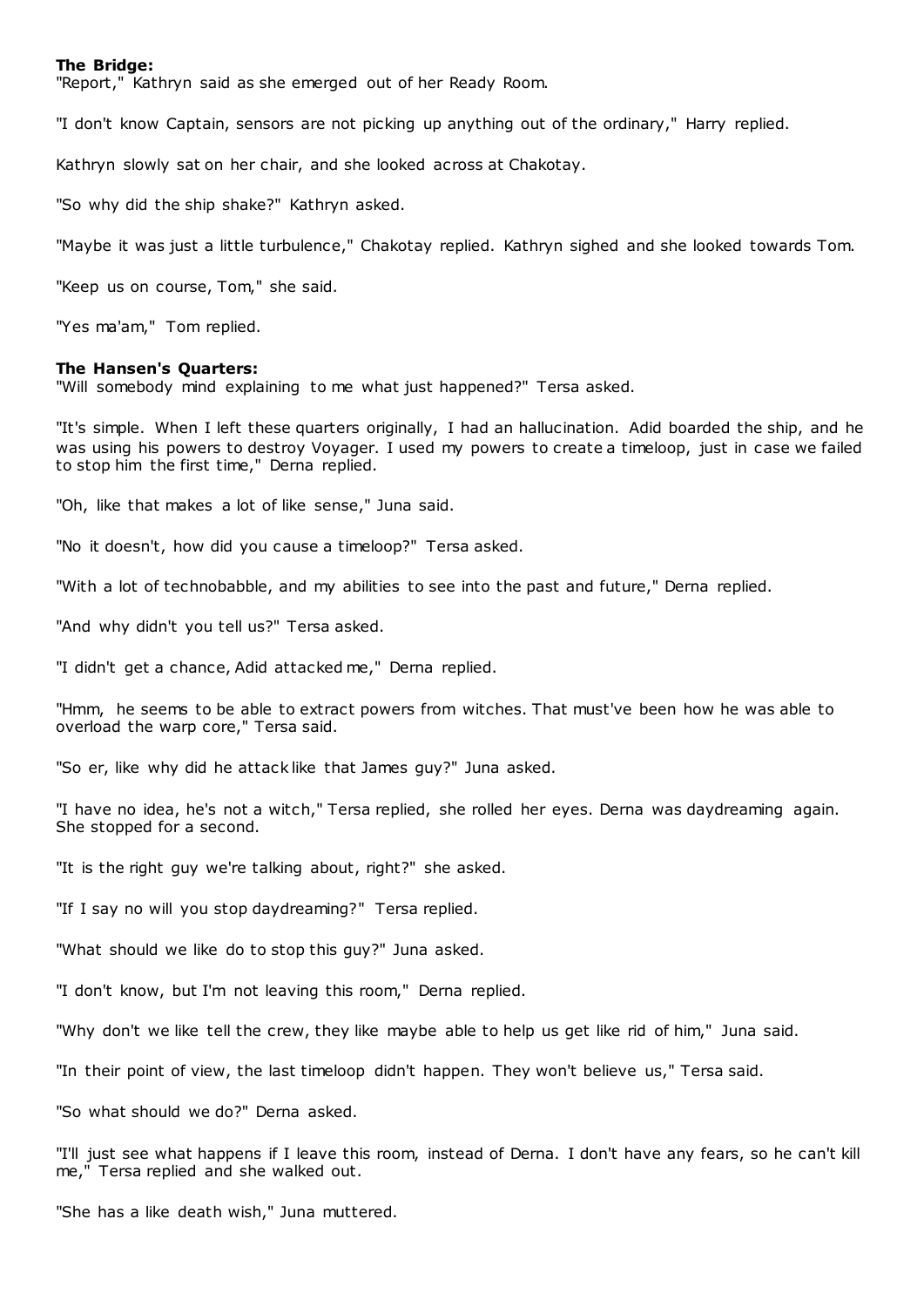#### **Deck Four:**

Tersa walked into Adid. She groaned, and she walked around him. Adid took a hold of her arm and pulled her back.

"Look, I have no fear of anything, so there's no point in trying to scare me," Tersa said.

"That's where you're wrong. I can sense a fear, buried deep inside. You have a fear of fires," Adid said.

He waved his hand around him. A raging fire appeared, and it took over the entire corridor except where he and Tersa were standing.

"I'm not afraid of a meek little fire," Tersa said in a nervous voice.

"We shall soon see," Adid said, and he smiled in an evil fashion.

## **Deck Two:**

James stepped off the turbolift. He stopped at the door, and he just stared at the Mess Hall doors.

He thought, "this seems awfully familiar."

Instead of going into the Mess Hall, he went back into the turbolift.

"Deck Five," he said. The turbolift went into motion.

Suddenly it came to a halt. The doors opened, and Adid stepped in. The doors closed again.

"You look familiar, who are you?" James asked.

"I don't see how, now I must say this is the perfect place," Adid replied as he looked around the turbolift.

"For what?" James asked.

"You have many fears, but I guess this is the perfect place to emphasise one," Adid replied.

"What are you talking about?" James asked.

Adid ignored him, and he raised his arms into the air. He slowly brought his hands together. The walls of the turbolift started to move in.

"I love doing this to claustrophobics," Adid muttered to himself.

"I'm not claustrophobic ," James said.

"You are, you just don't know it yet," Adid said evilly.

The walls somehow went straight through Adid, and they got closer and closer to James.

"Bye bye," Adid said, and he laughed.

#### **Deck Five:**

Jessie and Lena were heading towards the turbolift.

"Sounds more like revenge toward Craig not your mother," Jessie said.

"I suppose so," Lena muttered.

They both stopped at the turbolift. The doors didn't open.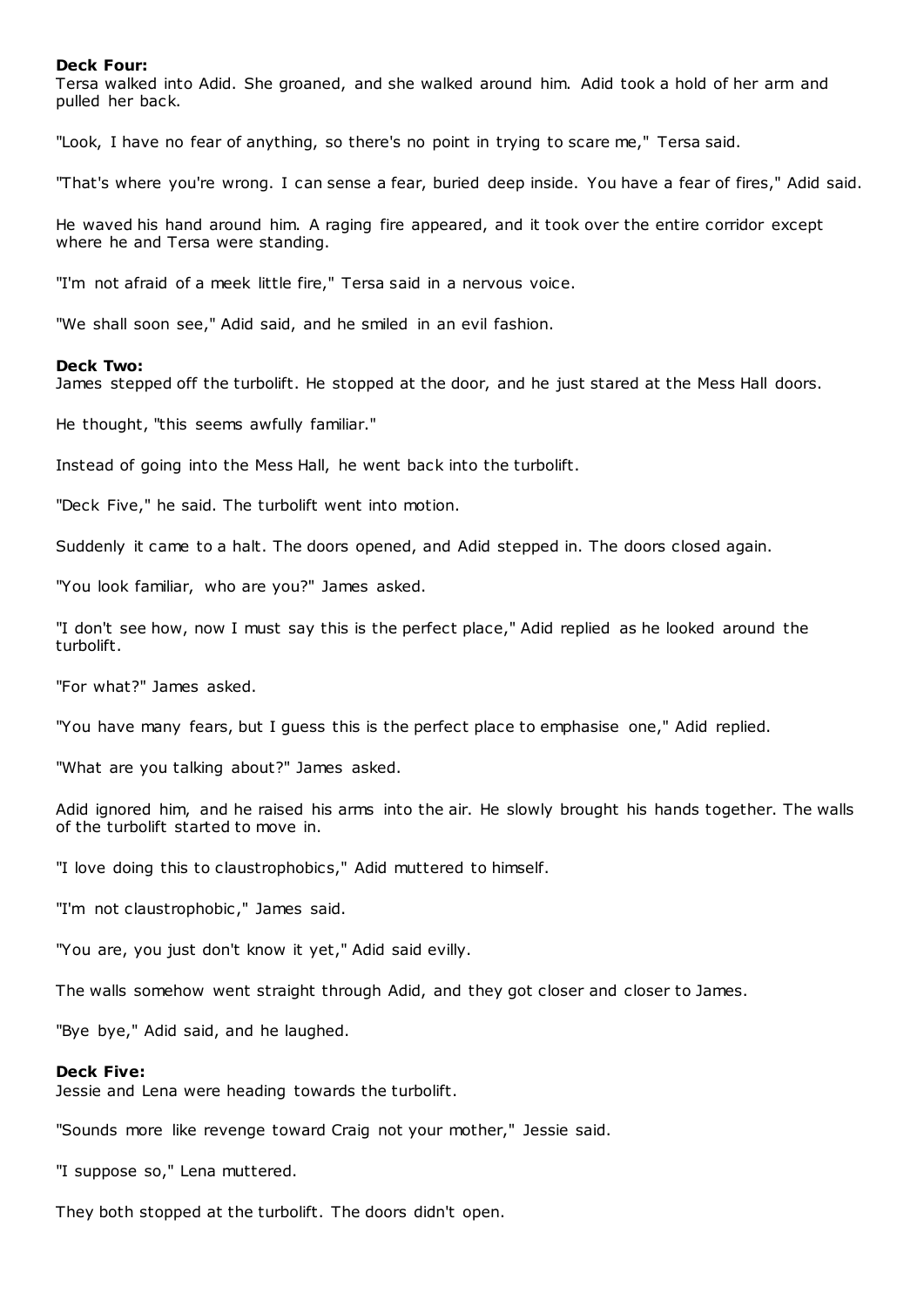"That's strange," Jessie muttered. She started fiddling with the panel at the side of the door. Lena started pulling the doors apart. Jessie noticed, so she stopped fiddling with the panel.

Lena managed to pry open the doors.

She and Jessie rushed inside. Jessie knelt down, and checked James' pulse.

"Oh god," Jessie stuttered. Lena turned her commbadge.

"Janeway to Sickbay, medical emergency," she said.

# **Engineering:**

"Torres to Janeway. Captain, Adid is here," B'Elanna said.

In: "Adid? How did he get on the ship?"

"I don't know, stand by," B'Elanna replied.

Adid headed over to the warp core. Security arrived. Adid pushed them into the wall, hard. Then he continued towards the warp core. He placed his hands on it. The core glowed an angry red colour. Consoles started exploding, and fire's started.

B'Elanna rushed over to a nearby console.

In: "Bridge to Torres. What's going on? We're reading a core breach!"

"Adid, he's doing something to the core," B'Elanna replied. She worked furiously at the console. "I can't eject the core," she said.

In: "Janeway to all hands, abandon ship. Repeat, abandon ship. Get to the Dellia Fleet as quickly as possible."

"We haven't got time," B'Elanna muttered. She turned to the core. Adid turned to her, he smiled, and he disappeared.

A flash of light engulfed the room, as the core exploded.

The entire Dellia crew watched in horror as Voyager exploded.

## **The Bridge:**

"Report," Kathryn said as she emerged out of her Ready Room.

"I don't know Captain, sensors are not picking up anything out of the ordinary," Harry replied.

Kathryn slowly sat on her chair, and she looked across at Chakotay.

"So why did the ship shake?" Kathryn asked.

"Maybe it was just a little turbulence," Chakotay replied. Kathryn sighed and she looked towards Tom.

"Keep us on course, Tom," she said.

"Yes ma'am," Tom replied.

## **The Hansen's Quarters:**

"Okay, that didn't work too well," Tersa said.

"Why on earth does that Adid keep extracting fear from that James... I mean..." Derna asked, and then she started daydreaming again. Juna smacked her in the back of the head.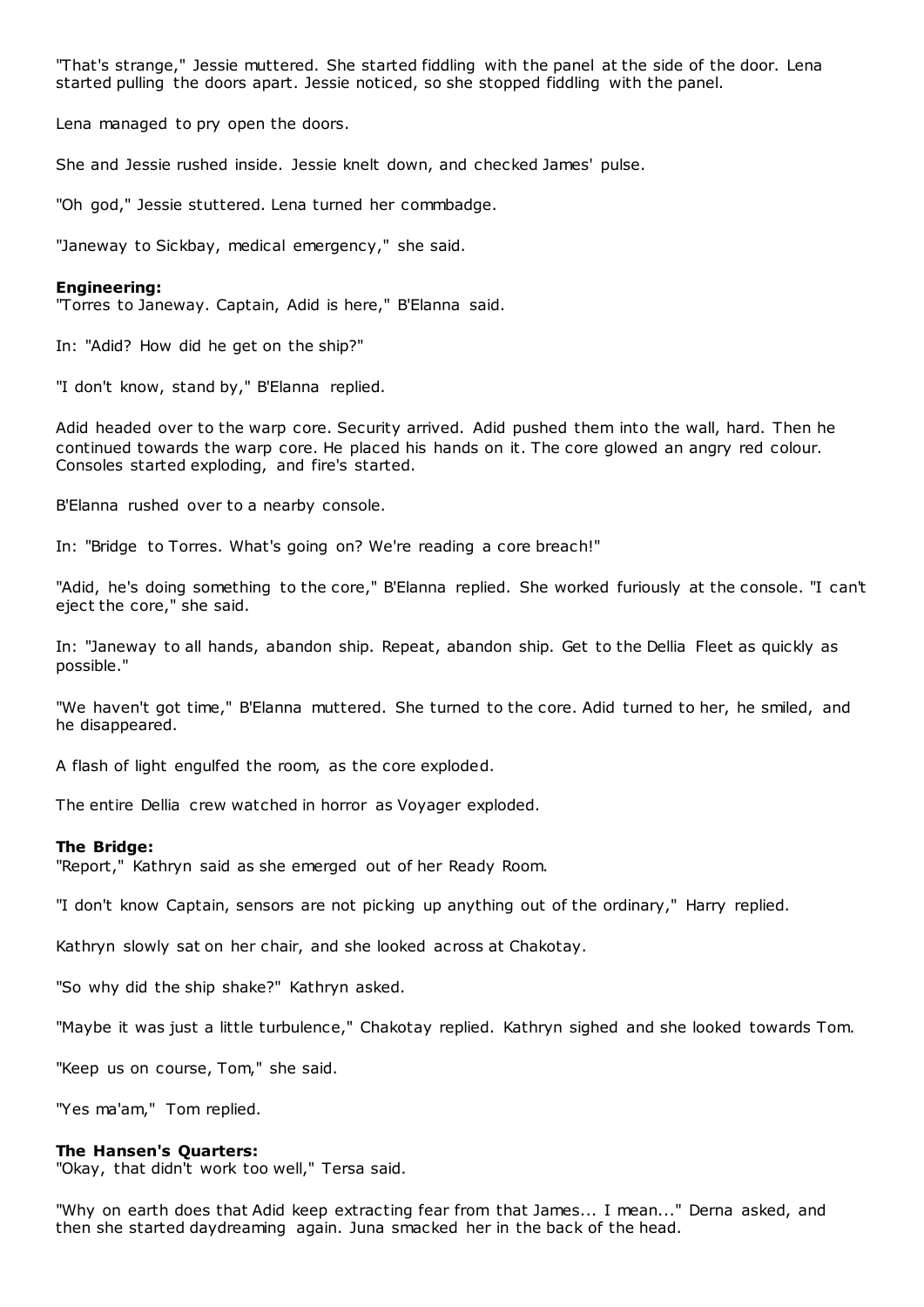"Like quit that!" she yelled.

"There's no time to find out. This time, we all stick together. He doesn't attack until one of us is alone," Tersa said.

"Maybe we like should get that James guy, like to find out like what's so special about like him," Juna said.

"I suppose so, but he gets attacked each timeloop. What's stopping him from getting attacked when he's on his way here?" Tersa asked. She smacked Derna to get her to snap out her daydream.

"Contact him, like and tell him to bring someone like with him," Juna said.

"If you don't stop saying like, I'm going to scream," Derna muttered.

# **The Bridge:**

"What the hell for?" James asked as he headed for the turbolift.

In: "We'll explain when you get here. Make sure somebody's with you."

"Why, what's going on?" Lena asked, as she and Jessie headed for the turbolift too.

In: "I told you, we'll explain when you get here."

"Oh well, at least this beats that appointment with the Doc ," Jessie muttered.

"Are you kidding? That make him into Popeye was a great idea," Lena moaned. The turbolift doors closed as she and Jessie got in.

"Popeye, hmm.. great idea all right," Tom muttered.

## **The Hansen's Quarters:**

"I was wondering why I was getting deja vu when I was going to the turbolift," James muttered.

"A timeloop? That's so not original," Jessie said.

"Actually it's true," Lena muttered.

"Your temporal implant. You're not affected by the timeloops," Jessie said.

"Right," Lena said.

"Why didn't you tell anybody?" James asked.

"I told my mum each time, but she didn't believe me," Lena replied.

"So you believe us now?" Tersa said.

"Obviously," Lena muttered.

"In the two timeloops we've had, James was attacked by Adid, he extracted his fear..." Tersa said.

"So, Adid scared him, I bet that wasn't too hard," Lena muttered.

"What?" James frowned.

"What, what?" Lena imitated him.

"Adid attacked Derna in the first timeloop too, and I was attacked in the previous one," Tersa said.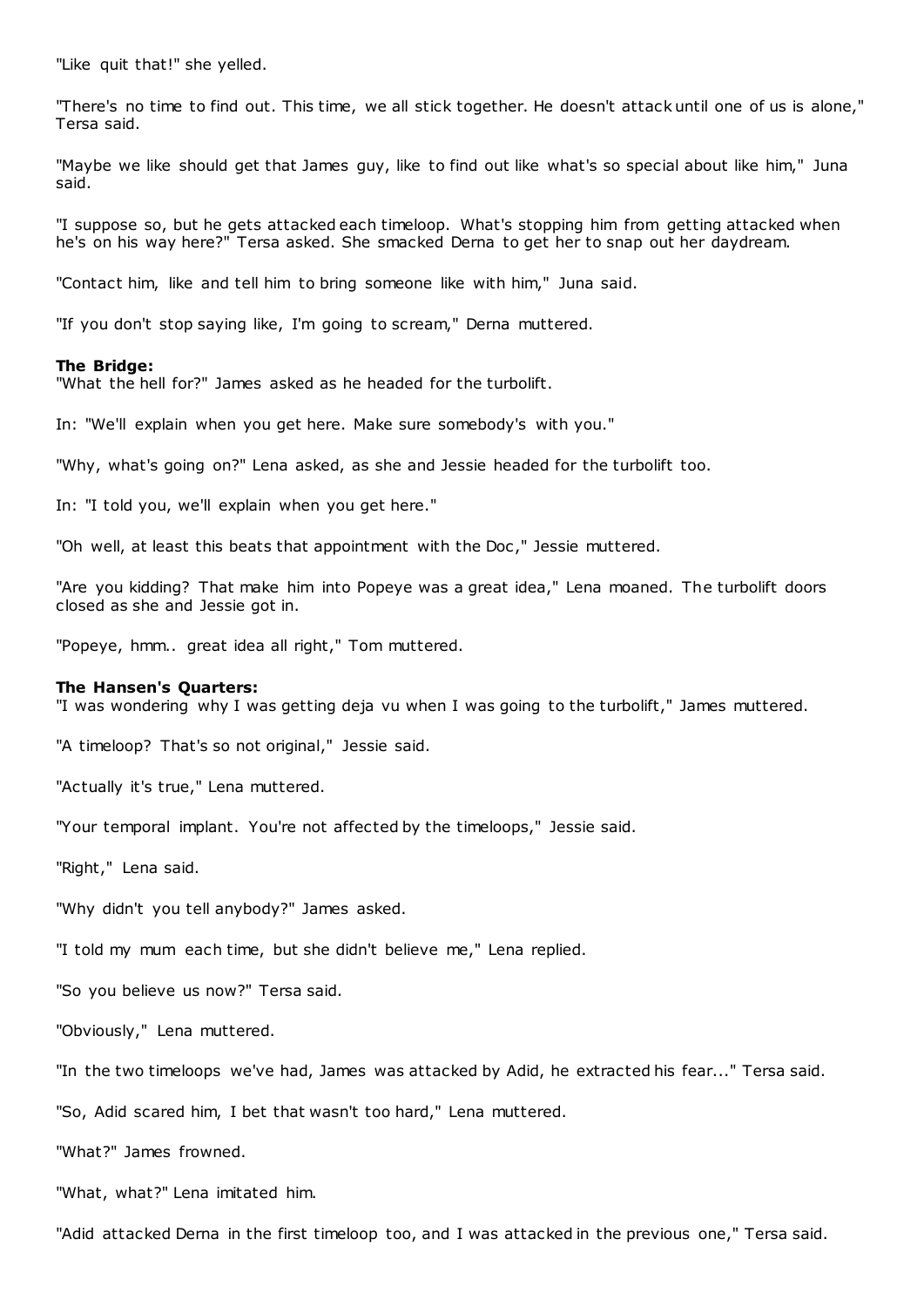"So we reached the conclusion that Adid goes for witches to get their powers," Derna said. "In the like end, we were confused at why like Adid goes for James each time," Juna said. "Maybe they can drain power from Slayers too," Jessie said. "Then why hasn't he tried scaring me?" Lena asked. "Were you alone?" Tersa asked.

"No," Lena replied.

"Then that's your reason. As far as we can tell, Adid waits until the victim is alone, then he attacks. If he or she is not alone for a while, he tries somebody else who's alone," Tersa said.

"Well I suppose I'm not easy to scare," Lena said.

"Oh look a dead body," Jessie said suddenly.

Lena jumped a mile. "Where?" she yelled.

Jessie laughed. "Sorry, just proving you wrong," she said.

"Don't ever do that, you'll probably give me a heart attack!" Lena snapped.

"Oh come on, fear doesn't cause heart attacks," Jessie said.

"It does, that's how Adid kills his victims," Tersa said.

"We did tell you that he scares his victims to death, then he extracts their fear," Derna said.

"Do these like Slayers have powers or like something?" Juna asked.

"We're born with the strength to fight in the Games," Lena replied.

"Strength? Maybe that's what Adid gets from attacking James," Tersa said.

"But why does Adid extract fear? I mean he gets powers off one witch, and strength off a Slayer, I don't get it," Jessie asked.

"No, we don't get it either," Tersa replied.

"We're wasting time guessing. We have to take action. We have to stop Adid," Derna said.

"He doesn't attack people in a group, maybe if we lure him to one of us, and the others can just beam in when he arrives," Jessie said.

"That won't work," Tersa said.

"Why not?" Jessie asked.

"When Adid attacked me, he used fire to scare me. Fire cannot come out of thin air. If he had the powers to do it, he wouldn't really need our powers. My guess is, that he makes us hallucinate," Tersa said.

"So what do you suggest?" Lena asked.

"I can't think of what we can do," Tersa replied.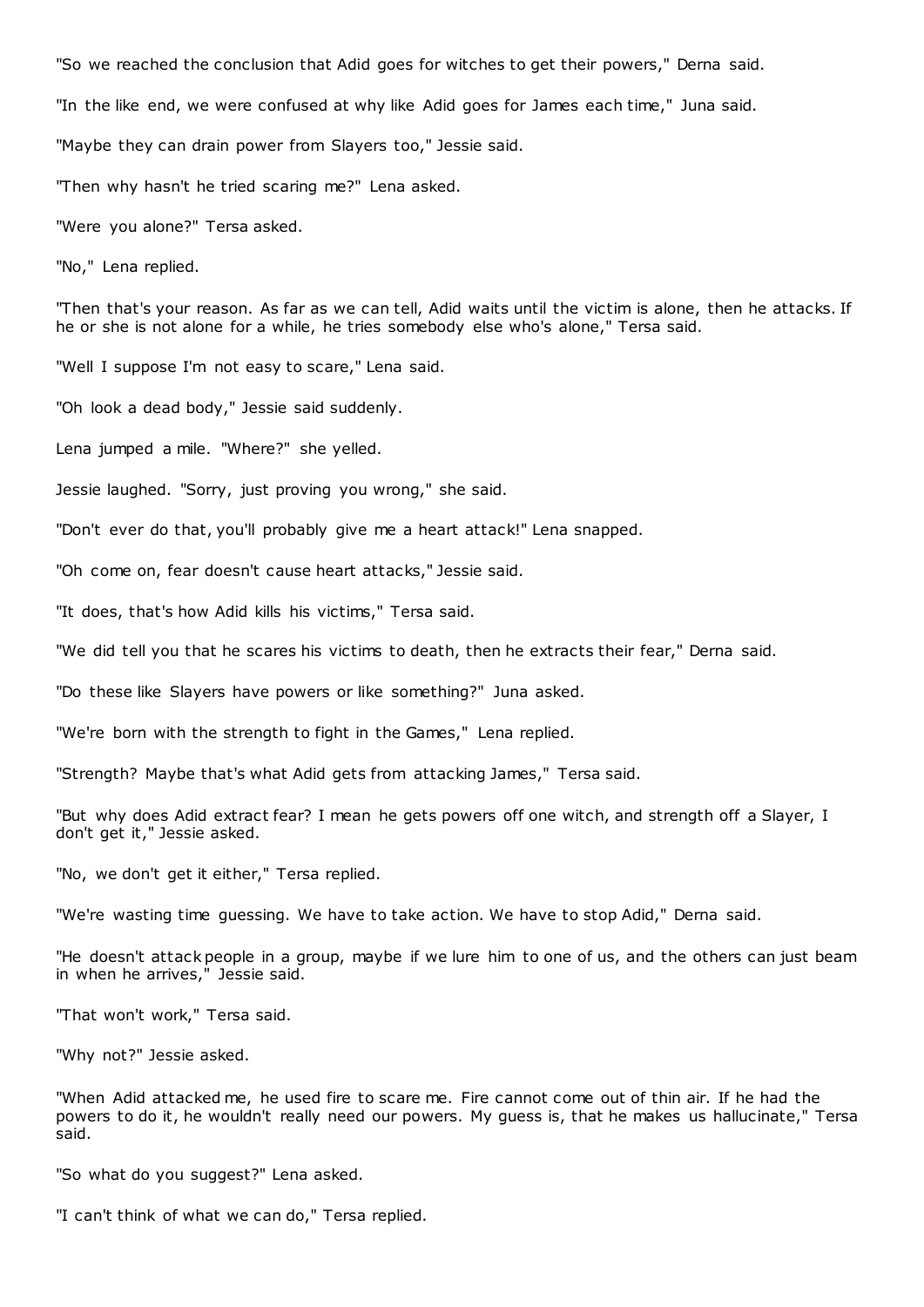"Adid extracts fear, right? If we know that what is happening isn't real, it might not even work," James said.

"You're out of that plan," Lena muttered.

"But if that did work, how will that defeat him?" Tersa asked.

"Hang on, maybe the cutie is getting onto something here. Maybe courage hurts Adid. Maybe that's why he induces fear on us," Derna replied.

"Then why does he extract it?" Tersa asked.

"Maybe because like it's the only way to like kill us," Juna replied.

"He can only extract powers and strength from the dead," Tersa muttered.

"If you ask me, he's more like one of those fear demons," Lena said.

"That's what I thought earlier. But I knew that the fear demons don't extract the fear from the victims. They just use their skills to eliminate witches," Derna said.

"So we just have to act brave," Jessie said.

"You don't have to, unless you're a witch or a Slayer," Lena said.

"Oh, ok," Jessie muttered.

In: "Anderson to Janeway, can I see you in the Mess Hall?"

"Yeah, I'm on my way," Lena said. She tapped her commbadge. "I can be brave when I want to. Everytime I see dead bodies, I usually get used to it," Lena said.

"I don't think you should go," Jessie said.

"All right, what if two of you take me there to meet Craig," Lena said.

"Sounds like a plan," Tersa muttered.

## **Deck Two:**

Lena, Juna and Jessie stepped off the turbolift, and they walked into the Mess Hall. It looked normal; Neelix was cooking some disgusting food, and crewmembers were chatting away at their tables.

"See, nothing to worry about," Lena said as she walked over to Craig.

Juna and Jessie slowly made their way out.

Suddenly everybody disappeared, excluding Lena and Craig. Craig changed into Adid.

"You're not really that smart, are you?" Adid said questioningly.

"Oh come on, you don't scare me. I don't get scared when I see dead bodies, I just get the shivers that's all. So there's no point in trying," Lena said.

"We'll soon see," Adid said.

## **The Hansen's Quarters:**

Jessie and Juna walked in. Leve was there, she was holding a phaser rifle, and she quickly aimed it at them.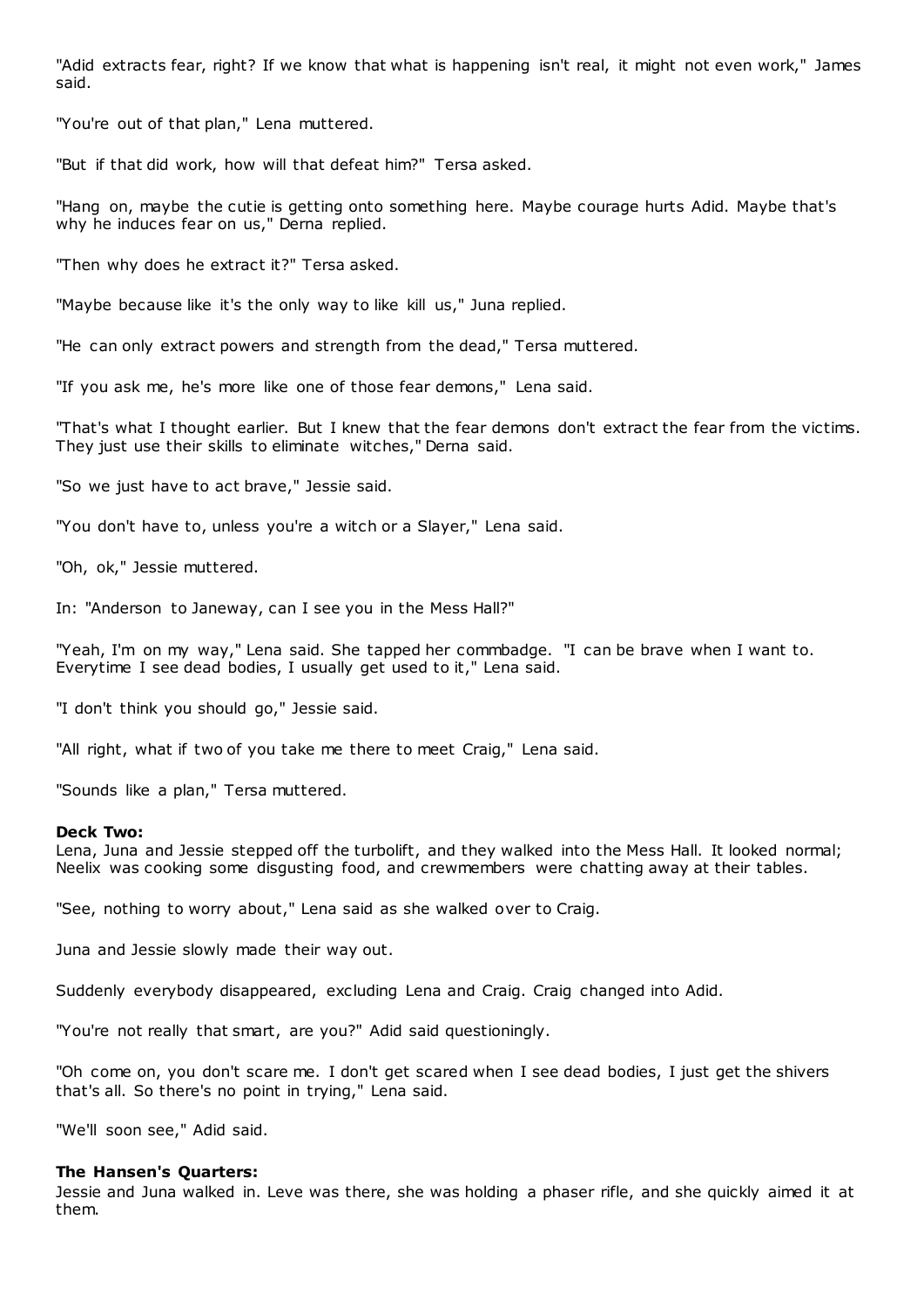"Over there," she said roughly.

Juna and Jessie went over to the others, and Leve kept the rifle aimed at them.

"We know about the timeloop. This time, it won't work," she said.

"Like why's that?" Juna asked.

"All Adid needs is two Slayers, and two witches, and he'll have the power to stop it," Leve said.

Adid walked in, right on cue. "Make that one Slayer," he said.

"Lena, how did you..." Jessie said.

"What a shallow minded people humans are," Leve said.

"We'll like see about that," Juna said. She waved her hands in front of her, Adid, Leve and James, froze on the spot. Jessie looked confused.

"What on earth happened?" she asked.

"That's strange, why didn't it freeze you?" Derna said questioningly.

Juna stole the rifle off Leve, and aimed it at her and Adid. Derna and Tersa stood up.

"We'll worry about that later," Tersa said.

Suddenly everything unfroze.

"That wasn't so shallow minded, now was it?" Tersa said.

"You can't kill us," Adid said.

"Woah, what just happened?" James asked.

"Beats me," Jessie replied.

Adid waved his hand in front of him. Fire appeared around Tersa, but no one else saw it. He then waved his hand in front of Derna.

"My voice, what happened to my voice, it's gone," Derna said in a panicky tone.

"Er... it sounds fine to me," Jessie said.

"It's not real, it's just an hallucination," Tersa said to herself. She closed her eyes. "It's not real," she muttered. The fire around her disappeared. "It works."

"Never mind," Adid said. He turned to Jessie. He waved his hand in front of her. Suddenly a swarm of rabbits appeared in front of her. Nobody else saw them.

"Stop it, or I'll like fire," Juna said angrily.

"Go ahead, it won't do anything," Leve said.

Juna fired the rifle at both of them, it reflected and it hit Juna. She fell unconscious.

Adid smiled evilly. "Give me your fear," he said to Jessie.

"Jess, whatever it is, it's not real," James said.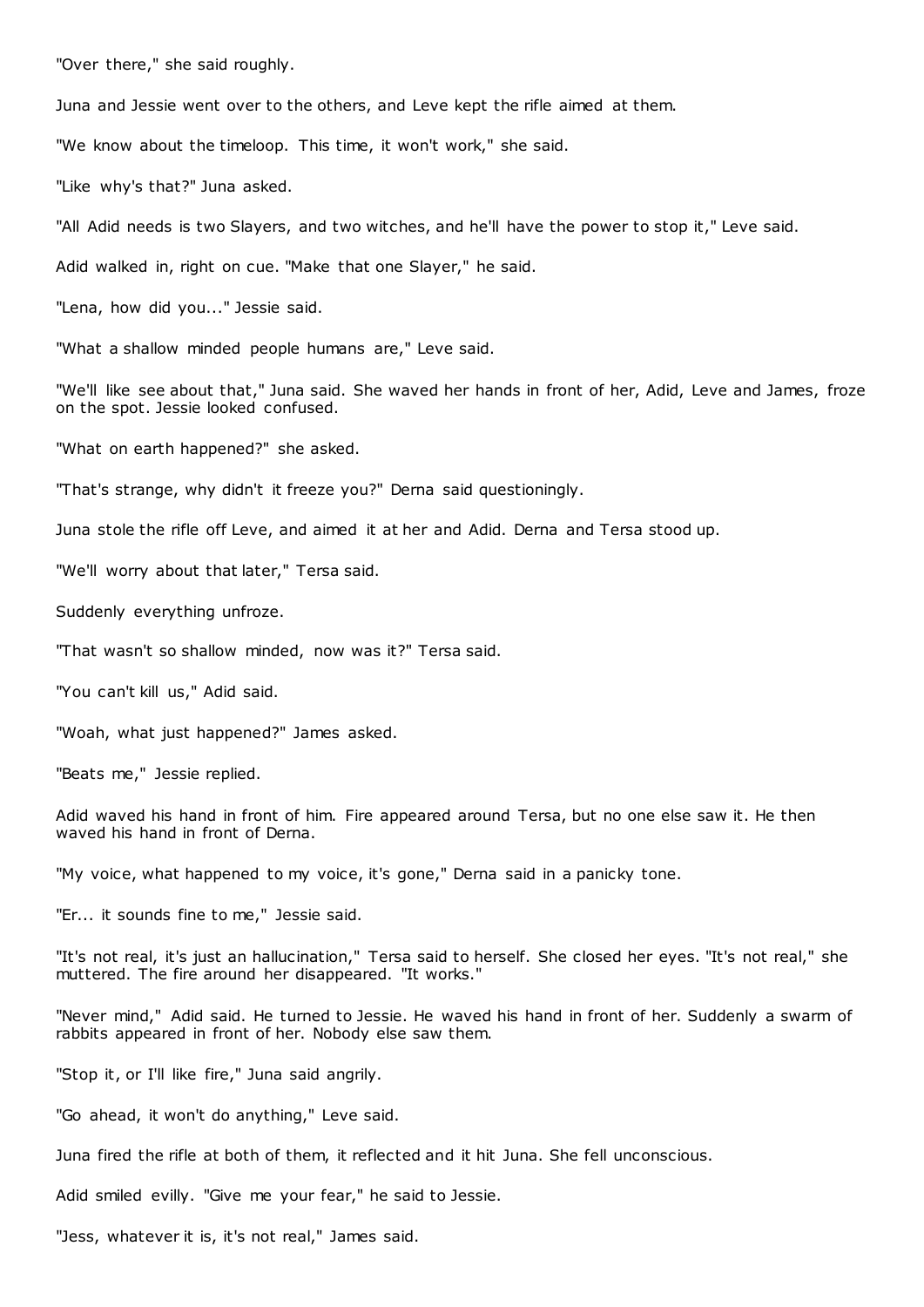"It seems f\*\*\*\*\*\* real!" she screeched.

"It's as real as she makes it," Adid said.

"Stop it, why are you doing this to her?" James asked.

"Shallow minded human," Leve muttered.

"I need all the witch power I can get," Adid said.

"She's not a witch," James said.

"Shows what you know," Leve said, and she laughed.

"I just need one more Slayer after this. I know now what your real fear is," Adid said. He changed into James' dad.

"Oh my god," James muttered.

"That one doesn't look like an hallucination," Tersa muttered.

Meanwhile Jessie closed her eyes, and tried to ignore the rabbits. They disappeared eventually.

"Just remember, he isn't the real version of whoever it is," Tersa said.

"Okay," James said in a small voice.

Adid looked towards Jessie, and then at Tersa.

"Witches don't learn," he muttered. He waved his hands in front of them. Fire reappeared around them, only this time the flames were seen by everyone, and they could all feel the heat from them. Tersa got too close to a flame, and she burnt her arm. The flames got closer to her. She screamed and then she collapsed.

Leve picked up Juna's rifle as Adid made the flames go away. Leve aimed the rifle at Jessie.

"Looks like we won't be needing you, sweetie," she said. Adid stopped her.

"Wait, we may need her," he said and he turned to James. "If you're a real man, you'll stop Leve from hurting her," Adid said. Leve grinned like a Cheshire cat.

"Kill or vaporise?" she asked Adid.

"Why don't we let my son decide," Adid said.

"James, he's not really your dad," Jessie stammered.

"That's for him to decide," Adid said. James was too scared to move, Adid just laughed at him.

"What a wuss, too scared to face his own dad," he said.

"You're not his dad, you're pathetic!" Jessie yelled.

"Oh, I really want to kill her now," Leve moaned.

"All right, the girl dying is another fear of his, isn't that right?" Adid said, and he smiled evilly.

Leve got ready to fire. With she and Adid focused on Jessie, James lunged forward to tackle Adid, pushing him into Leve, knocking her to the ground also.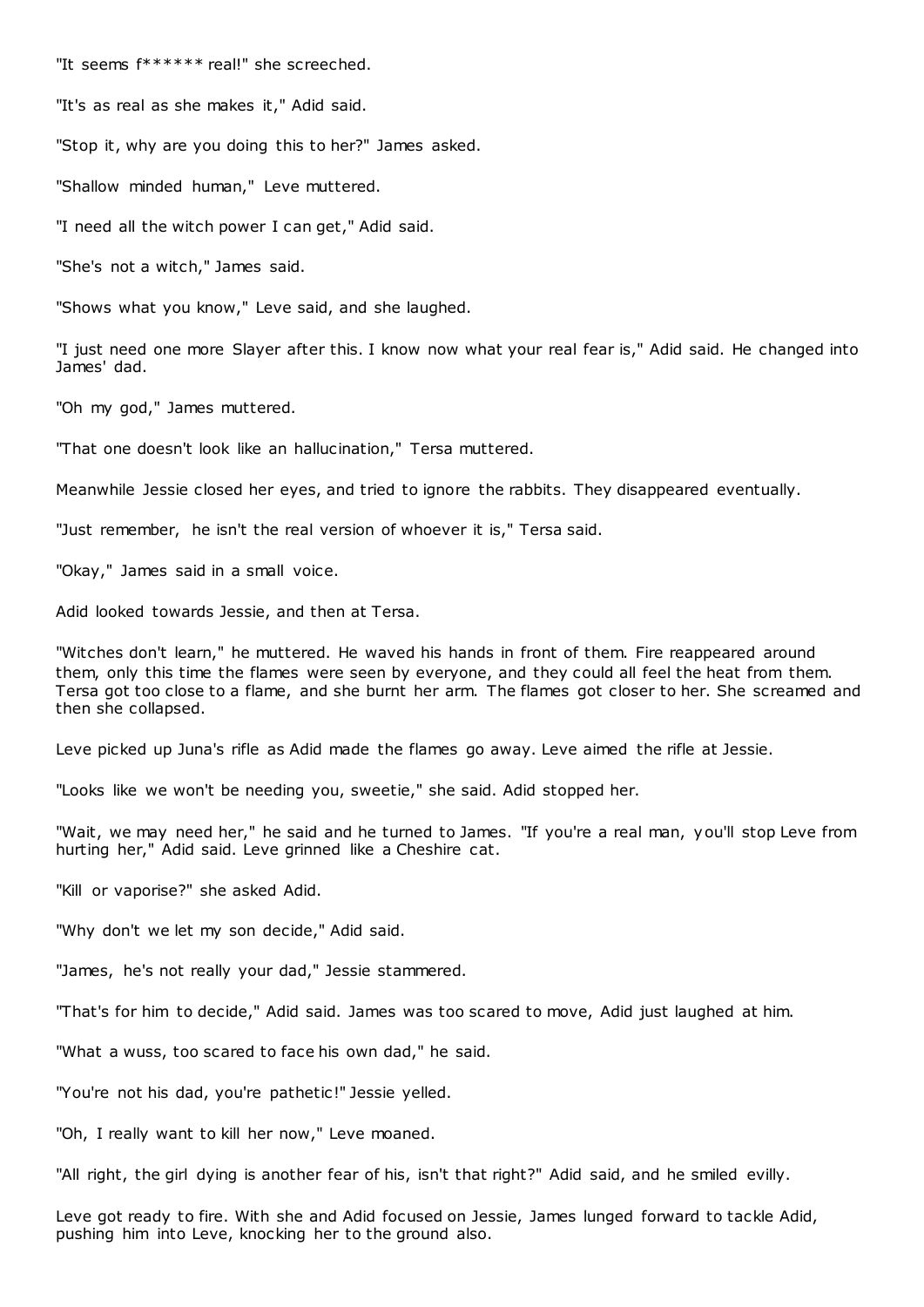Jessie quickly rushed forward to grab the rifle.

"That rifle can't beat us, you saw what happened to Juna," Leve said as she climbed back up.

Jessie smiled coyly, "these things can do more than shoot people." Leve only had time to scoff before she was backhanded in the face with the brunt of the rifle.

Adid meanwhile struggled with James on the floor, hiding his annoyance with Peter Taylor's cold sneer. "You're no man, I've seen braver babies," Adid said, he magicked a cane out of nowhere.

"If you're going to impersonate my dad," James said, snatching it out of his hands. He delivered a punch with his left hand, "at least do it right."

Adid changed back to his original form as he fell. This time he didn't get back up.

"Like no," June groaned in her sleep. "Who knew, like."

Jessie stared at her blankly. "We'll need her if we're going to help Lena and the others."

James sighed as he looked between Juna and the two unconscious nearby. "Lets hope that saying the word like doesn't muck up the spells."

Jessie laughed nervously, "can you imagine."

#### **Sickbay:**

"I'm sorry Juna, I can't revive them," the Doctor said.

"Why not like, you like saved Lena," Juna asked.

The Doctor stared bemused at her. "The little ritual you did with Lena must've worked, but the slightly different one you did for your sisters..."

"Like what? It was like the same power transfer like spell," Juna protested huffily.

"I..." the Doctor said, looking to James and Jessie for help. They both shrugged. "Maybe it's the Hansen curse then. Annika has had so many near deaths, its ridiculous."

Juna pouted, "well like that's a bummer."

"Like totally," Jessie said, badly trying to keep a straight face.

# *Captains Log Supplemental - We made contact with the Borg Resistance ship, and we informed them of what happened. We have continued on our journey. The two fear cheesemons we've left in the hands of one of the aliens they've caused trouble for. Thankfully we'll never see them again.*

#### **The Mess Hall:**

Lena, Triah, Lilly, Emma & Juna were sitting at a table near the window. Lena was showing them her right arm.

"Hey, that's like so cool," Juna said.

"Yeah, don't tell my mum I got a tattoo, she'll go nuts," Lena said.

"I think she already knows," Triah said. Lena looked behind her. Kathryn was standing with hands on her hips, with the usual annoyed look on her face.

"A tattoo! What were you thinking!" Kathryn yelled.